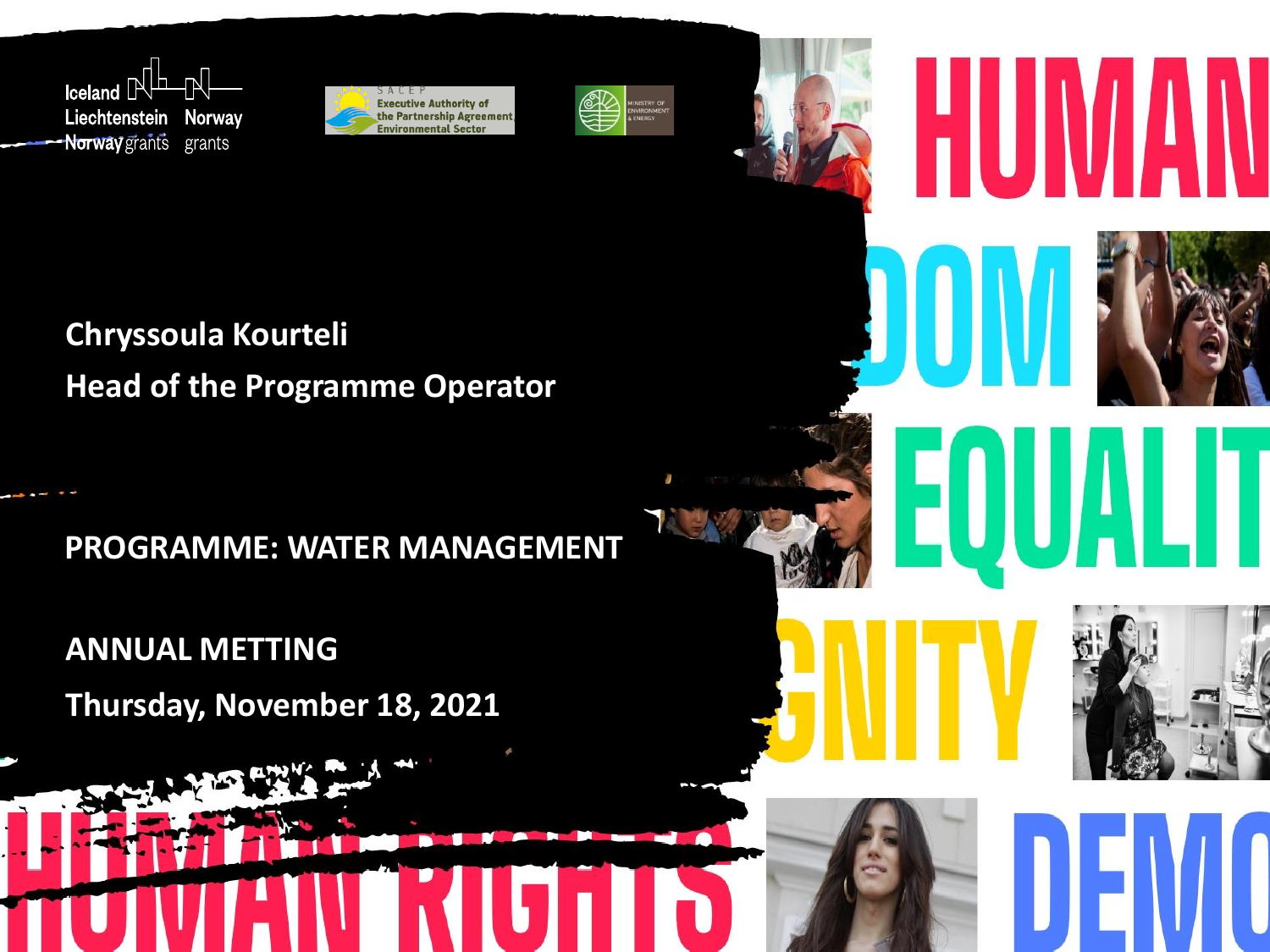

**€ 50.000 is allocated for bilateral initiatives**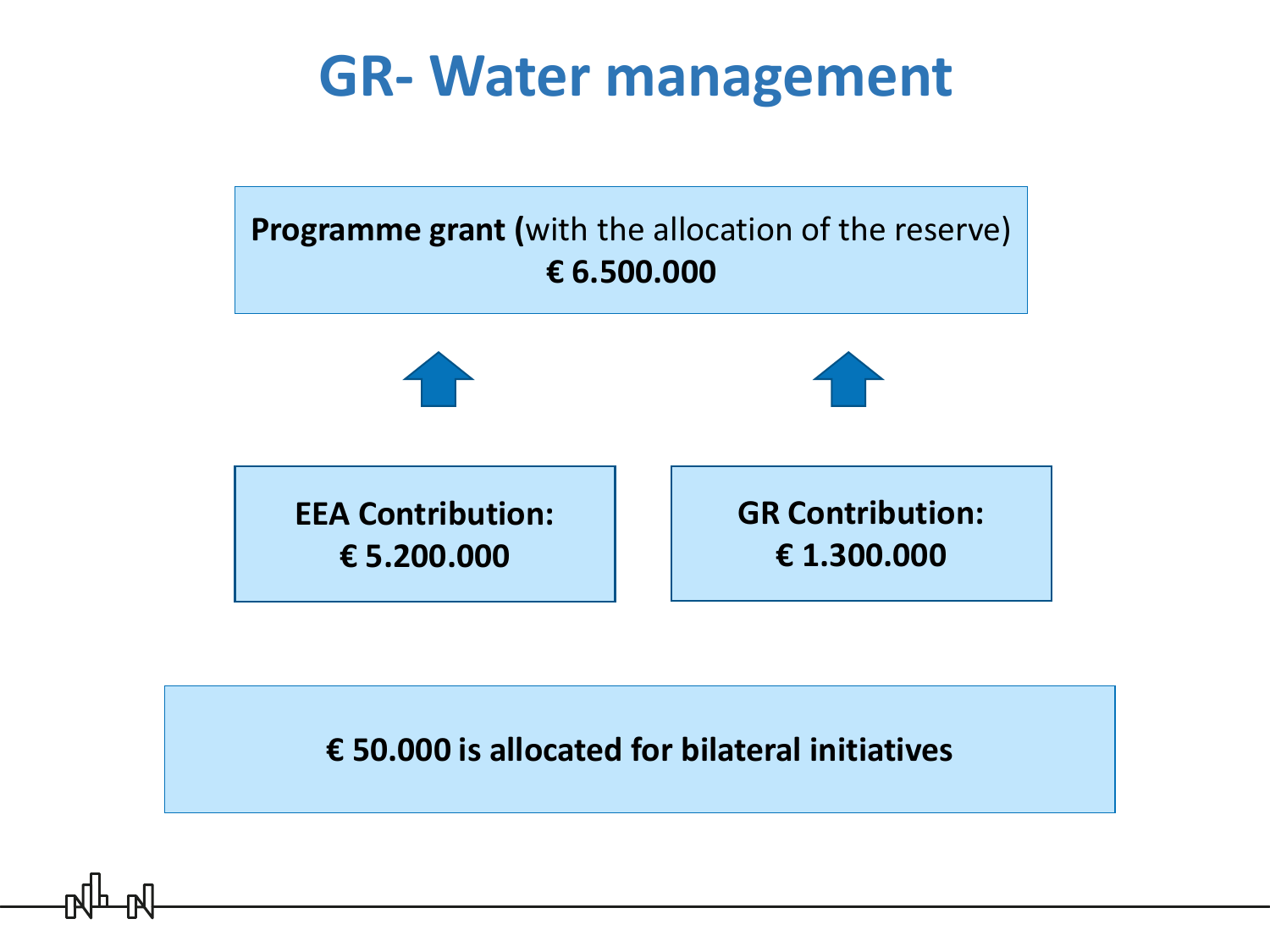The Water Management Programme shall address the water management needs of particularly vulnerable areas and islands, with projects aiming at water saving and desalination

The actions taken will focus on application of innovative technologies and renewable energy solutions.

The Programme contains also a Small Grant Scheme targeting to civil society including NGOS

Priority will be given to bilateral partnerships offering added value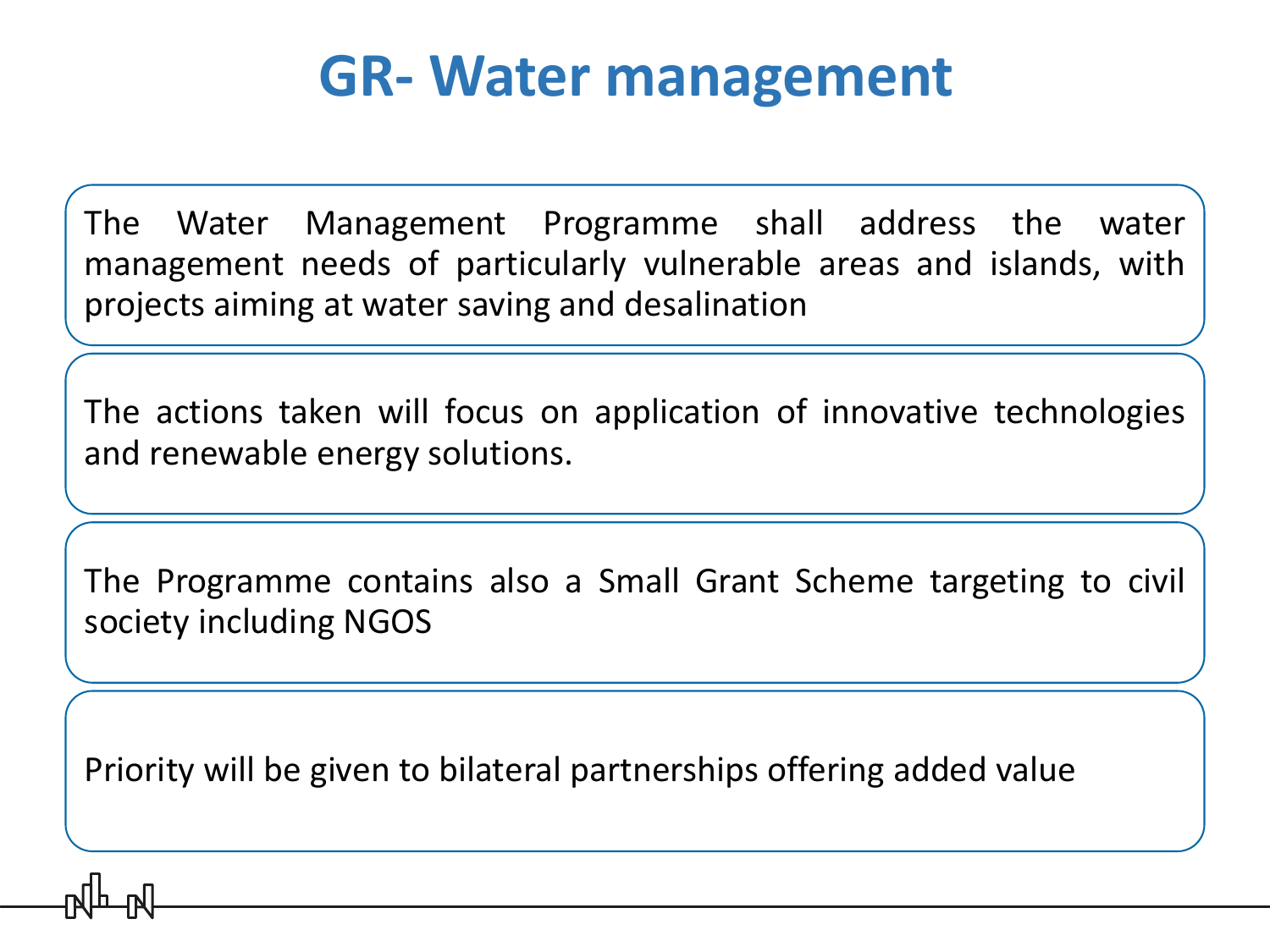**(with the allocation of the reserve)**

| <b>Outcome</b>                                      | <b>Implementation</b><br>modality           | Call/SGS         | Amount $(\epsilon)$ |
|-----------------------------------------------------|---------------------------------------------|------------------|---------------------|
| Outcome 1:<br>Status of<br>water bodies<br>improved | Call for<br>proposals:<br>Output 1.1        | <b>Call 01.1</b> | 4.050.000           |
|                                                     |                                             | <b>Call 01.2</b> | 1.450.000           |
|                                                     | Call for<br>proposals:<br>Output 1.2        | Call 02          | 600.000             |
|                                                     | <b>Small Grant</b><br>Scheme: Output<br>1.3 | SGS <sub>1</sub> | 100.000             |

4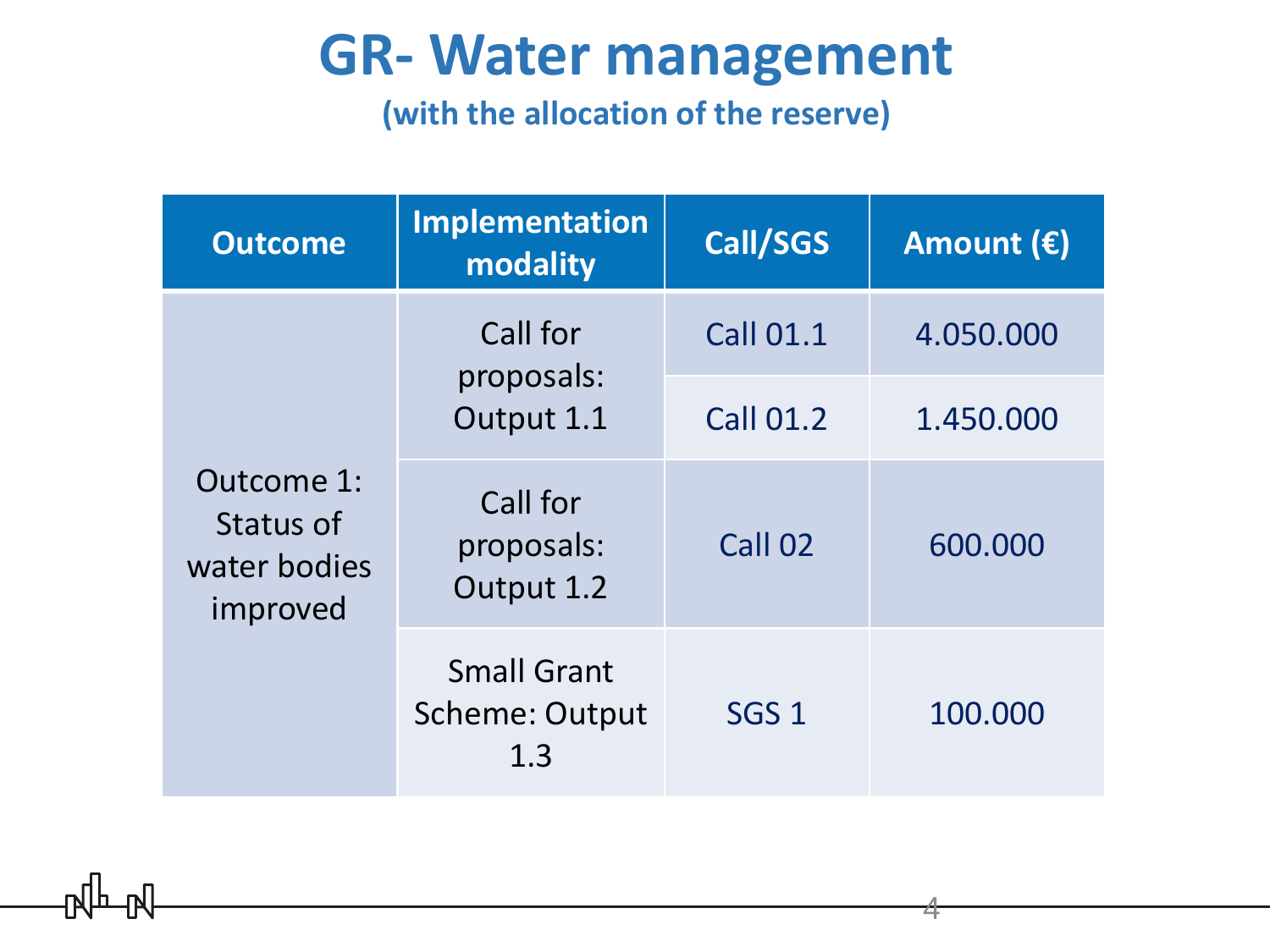- Outcome 1: **Status of water bodies improved**
- Output 1.1: **Water management solutions implemented**
- Open call 01.1: **€ 4.050.000**
- It was addressed mainly to islands and vulnerable areas
- Projects to be financed:
	- o supply, implementation and operation of **water saving measures** (like telemetry systems in water grids) and
	- new **desalination units** or renovation/increasing the capacity of old desalination units
- The proposed water management systems will be combined with **innovative technologies** and renewable energy solutions (**RES)**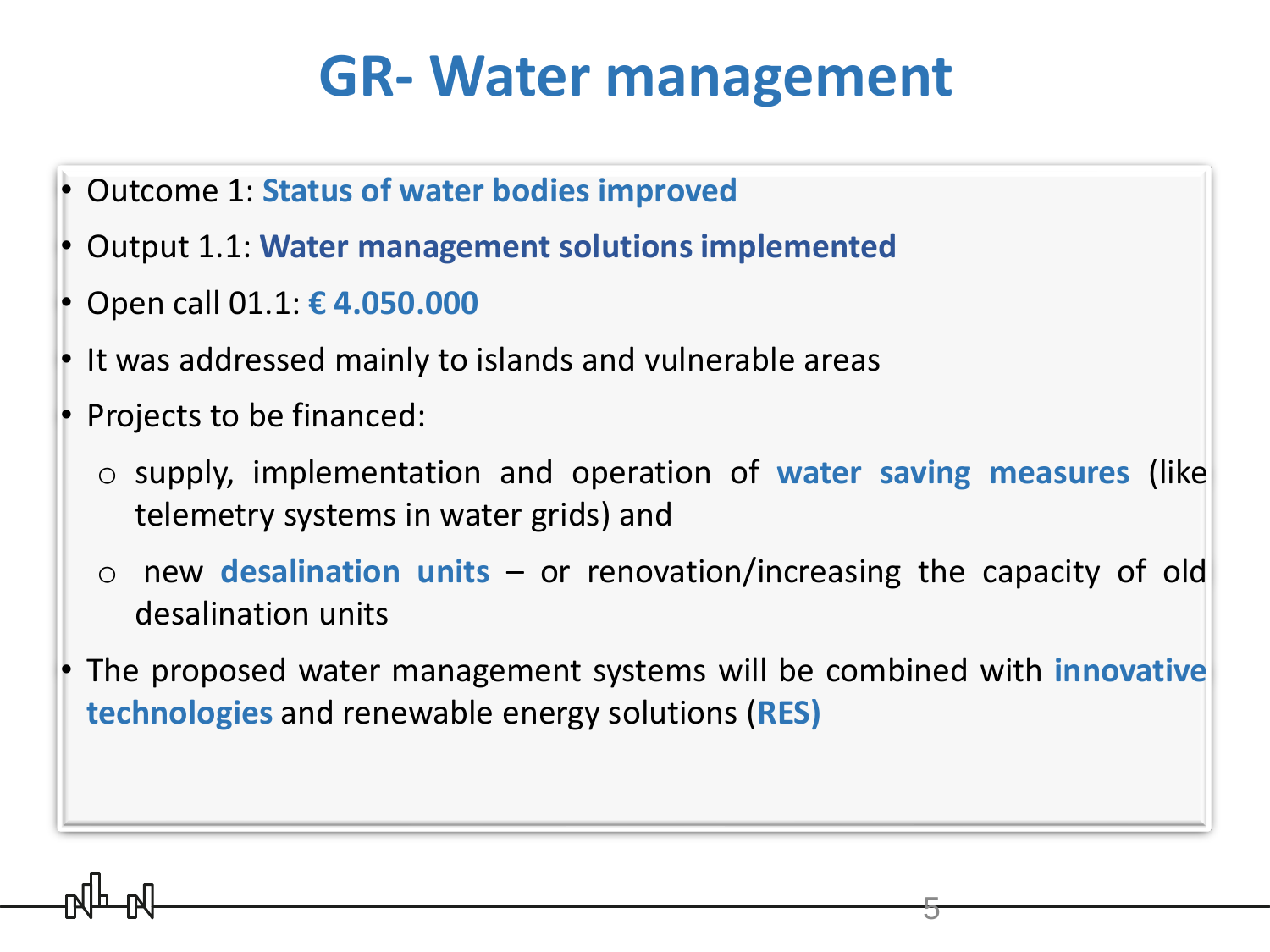Water management solutions implemented

- Οpen call 01.1 was published in December 2020, with a deadline for submission of proposals on March 26, 2021
- Number of submitted proposals: 8 (5 for desalination units end 3 for supply, installation and operation of new systems for leakage check - telecontrol/telemanagement)
- Budget of submitted proposals(€) is about 8.000.000
- 4 proposals were rejected in the first evaluation phase (they did not meet completeness and eligibility criteria)
- We are in the second phase of evaluation for 4 proposals (with a total budget of about  $\epsilon$  3.750.000) – 2 desalination units and 2 telemetries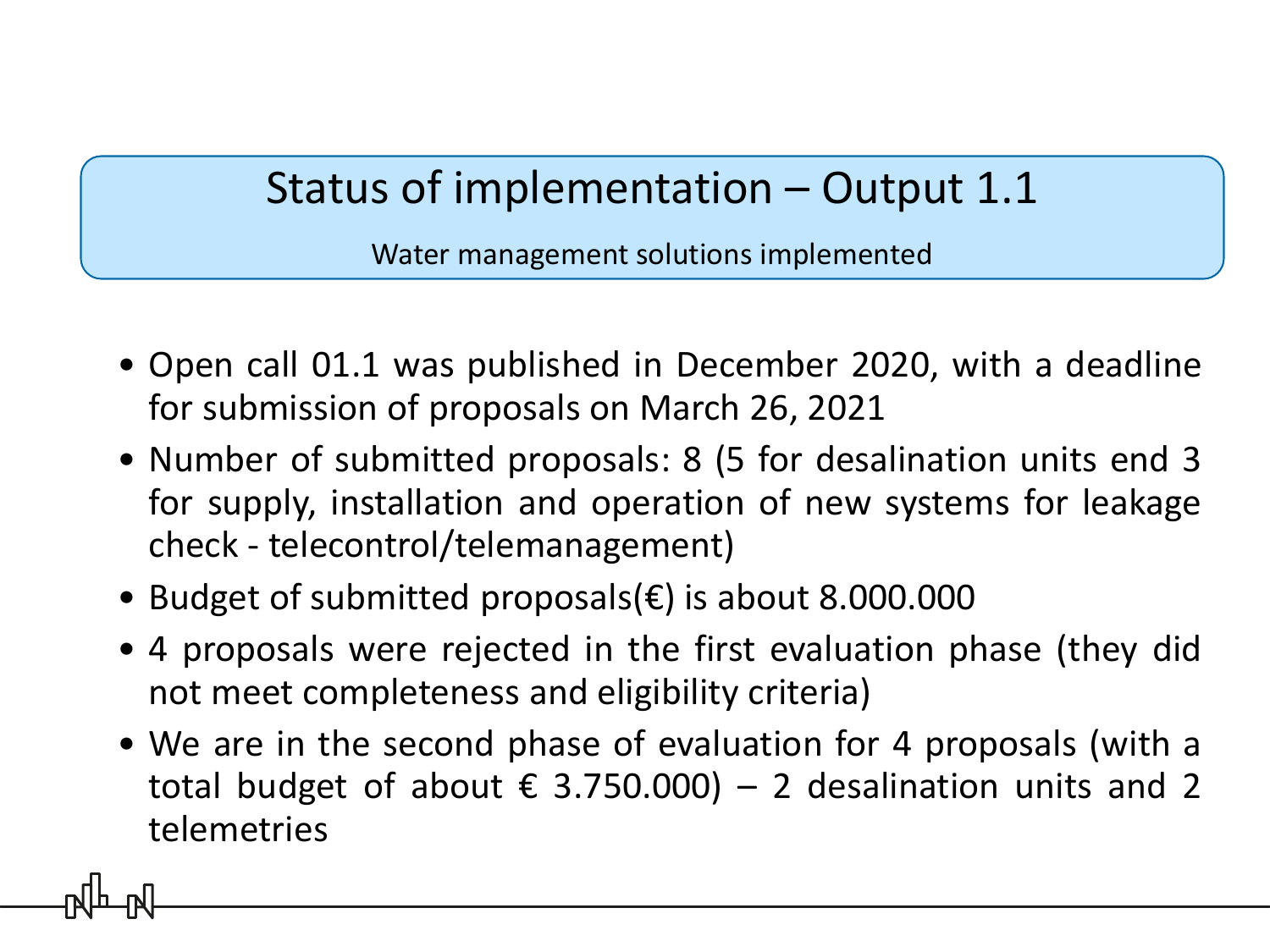Water management solutions implemented

| Indicative action schedule              |                                        |                                                      |                                              |  |  |
|-----------------------------------------|----------------------------------------|------------------------------------------------------|----------------------------------------------|--|--|
| Open Call 01.1                          |                                        | Open Call 01.2                                       |                                              |  |  |
| <b>DATES</b>                            | <b>ACTIONS</b>                         | <b>DATES</b>                                         | <b>ACTIONS</b>                               |  |  |
| December 2020                           | <b>Publication of the</b><br>open call | February 2022<br>(after approval of<br>PA amendment) | <b>Publication of the</b><br>$2nd$ open call |  |  |
| March 2021 -<br>January 2022            | Evaluation<br>procedure                | June 2022 -<br>November 2022                         | Evaluation<br>procedure                      |  |  |
| February 2022                           | <b>Contract Signed</b>                 | December 2022                                        | <b>Contract Signed</b>                       |  |  |
| March 2022 -<br><b>April 2024</b><br>四四 | Implementation                         | January 2023 -<br><b>April 2024</b>                  | Implementation                               |  |  |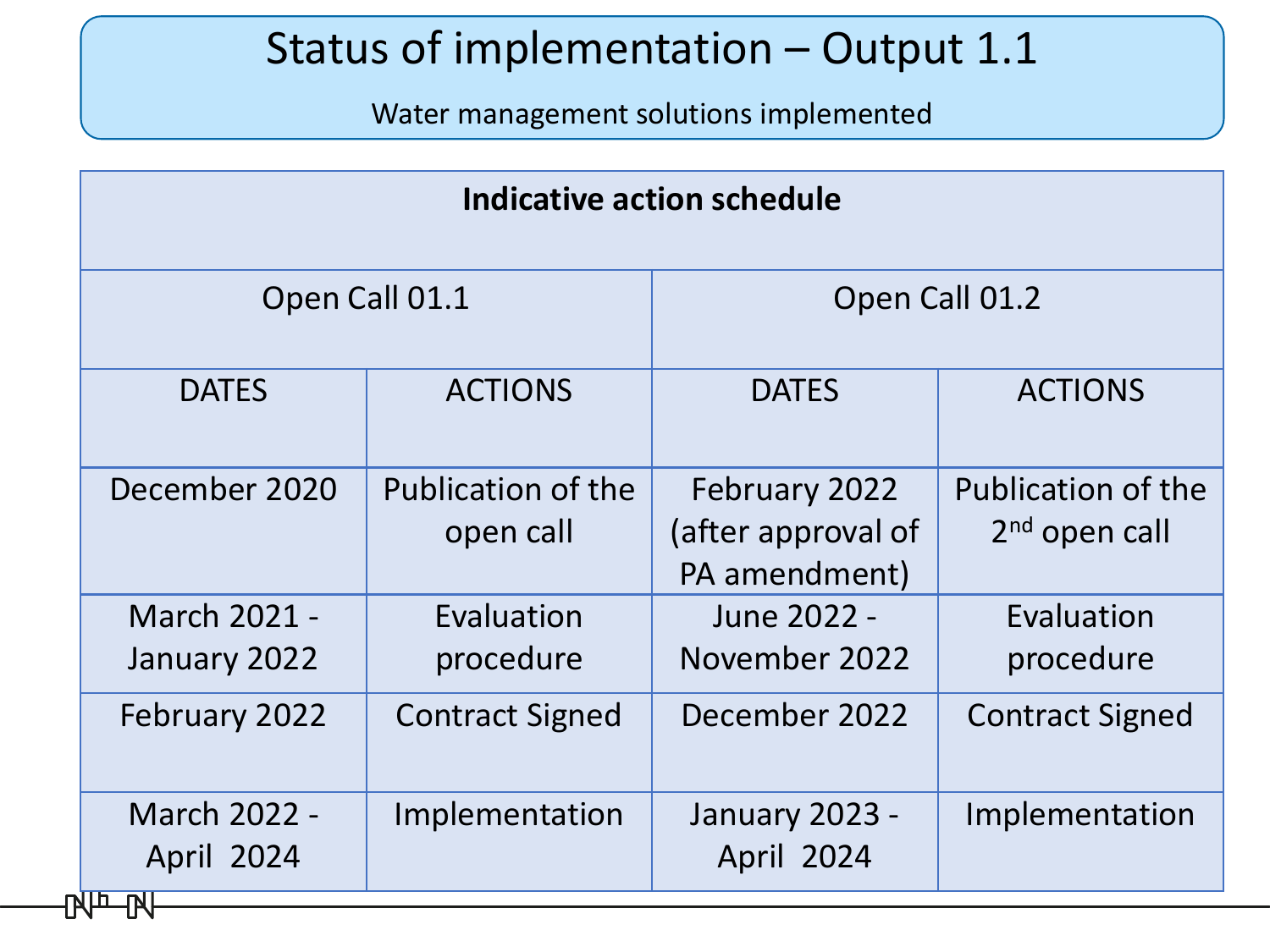- Outcome 1: Status of water bodies improved
- Output 1.2: **Specific measures related to Greece's Programme of Measures supported**
- Open call 02: **€ 600.000**
- Aims **to finance research** for good status of water bodies, which will provide data and solutions for the improvement of the status of the water bodies or improvement of water management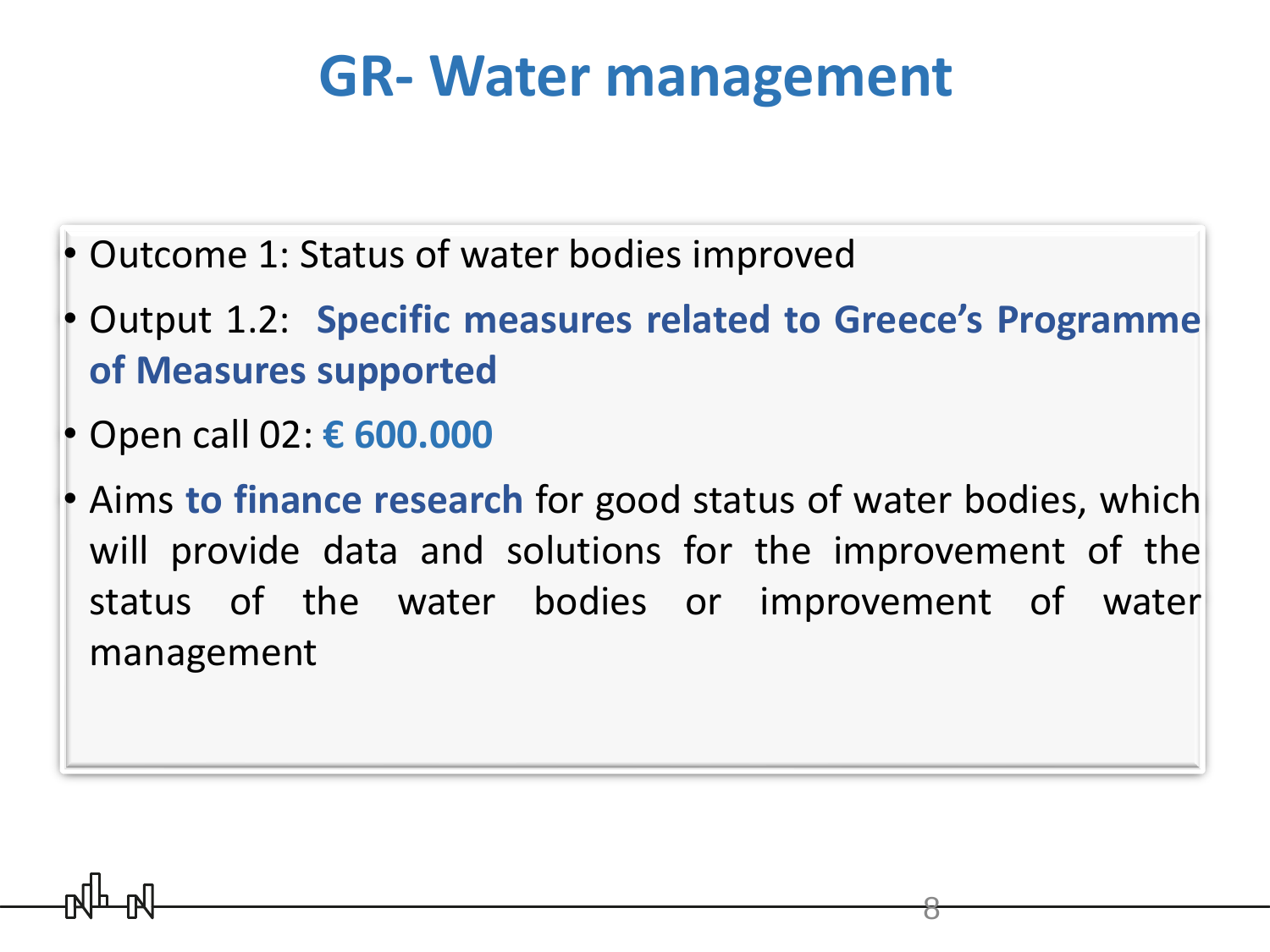Specific measures related to Greece's Programme of Measures supported

- Οpen call 02 was published in November 2020, with a deadline for submission of proposals on February 11, 2021
- Number of submitted proposals: 12
- Budget of submitted proposals(€) is about 3.000.000
- 8 proposals were rejected in the first evaluation phase (they did not meet completeness and eligibility criteria)
- We are in the second phase of evaluation for 4 proposals (with a total budget of about € 950.000)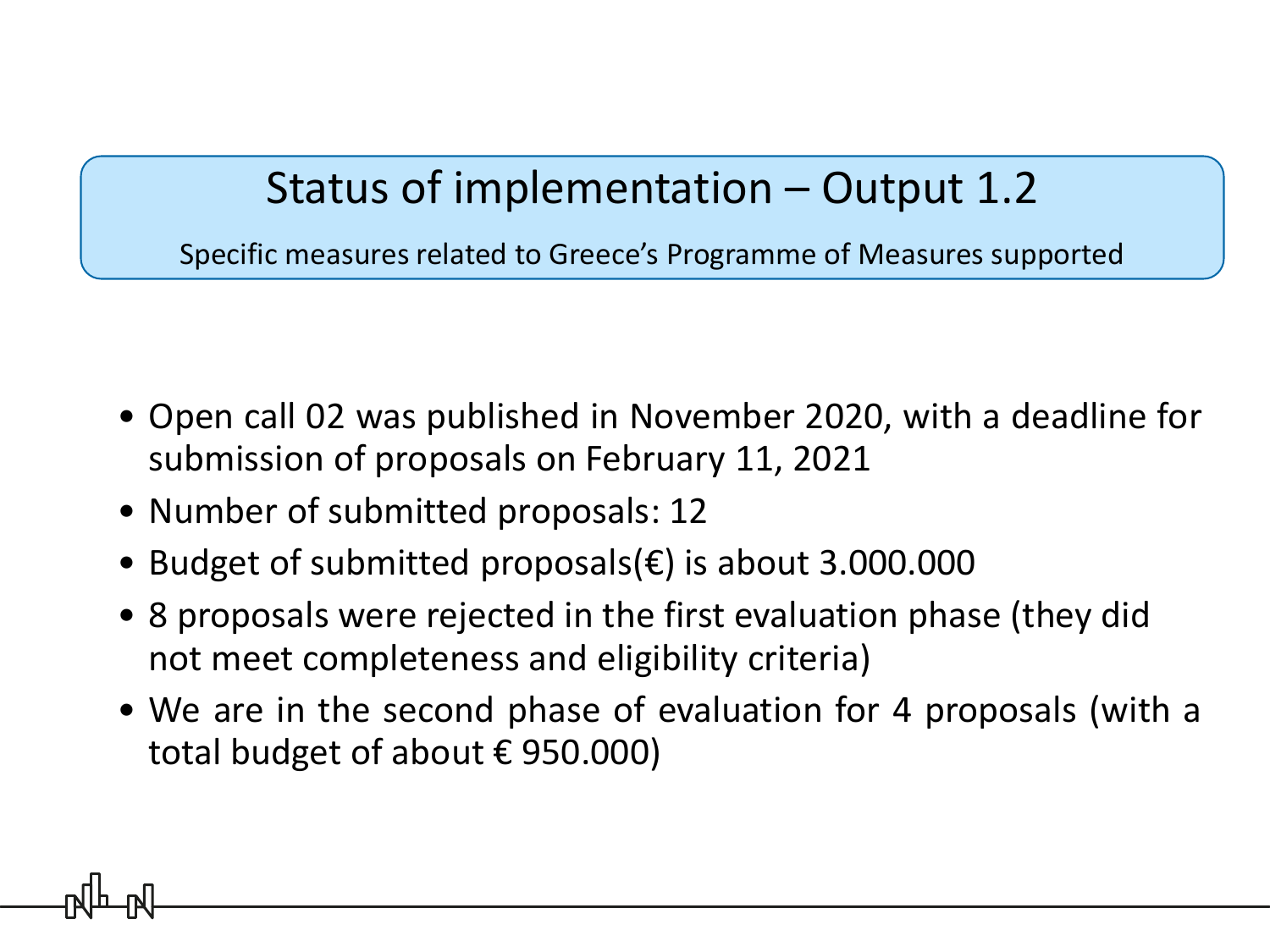Specific measures related to Greece's Programme of Measures supported

| Indicative action schedule   |                              |  |  |
|------------------------------|------------------------------|--|--|
| <b>DATES</b>                 | <b>ACTIONS</b>               |  |  |
| November 2020                | Publication of the open call |  |  |
| February 2021 - January 2022 | <b>Evaluation procedure</b>  |  |  |
| February 2022                | Contracts signed             |  |  |
| March 2022 - April 2024      | Implementation               |  |  |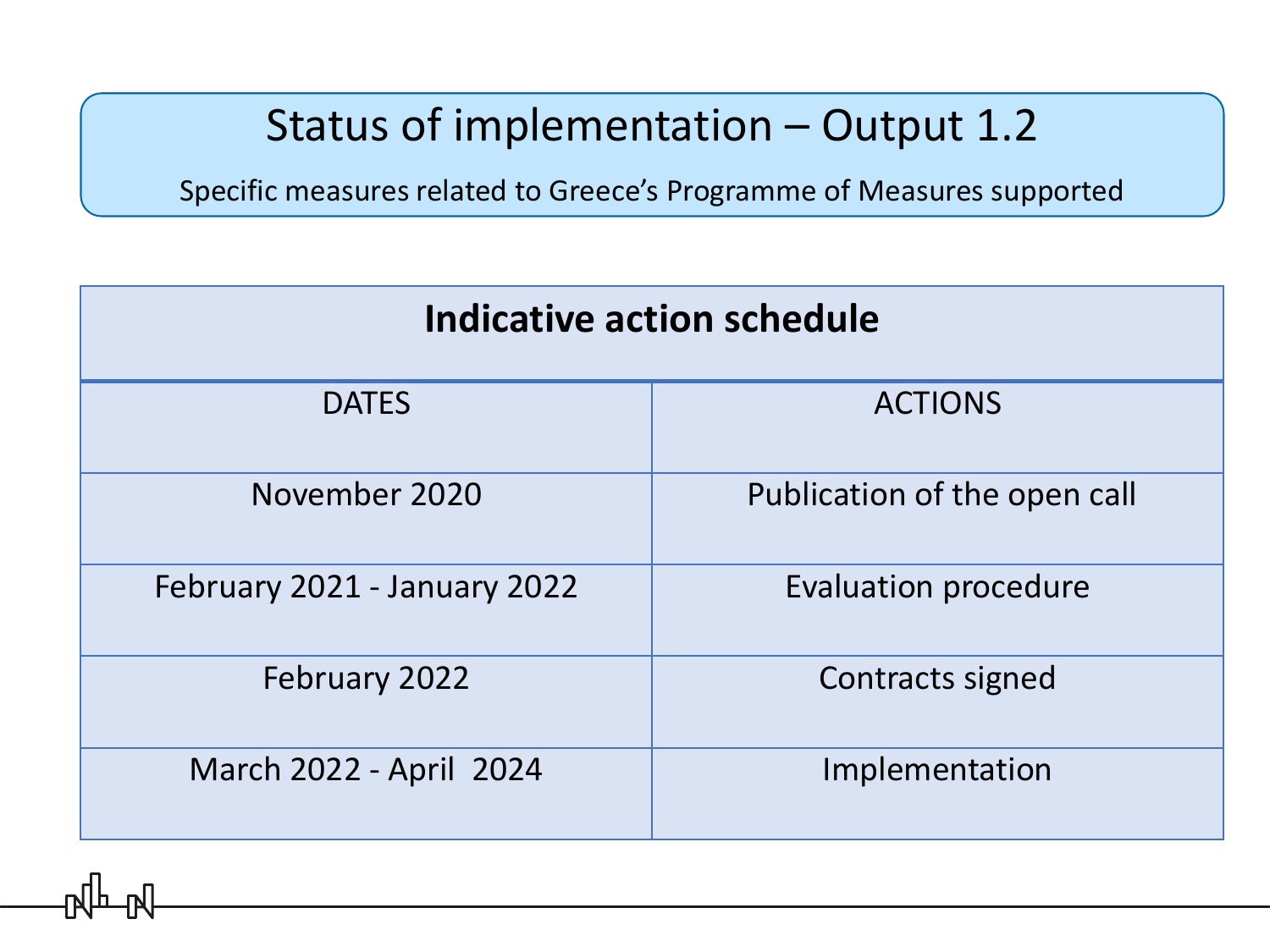- Outcome 1: Status of water bodies improved
- Output 1.3: **Knowledge of importance of water bodies with "Good Status" increased**
- Open call SGS 1: **€ 100.000**
- It will fund **awareness campaigns for pupils** highlighting the water problems and the importance of improving the status of water bodies
- Create **guidelines and best practice material** for water saving addressed to inhabitants and visitors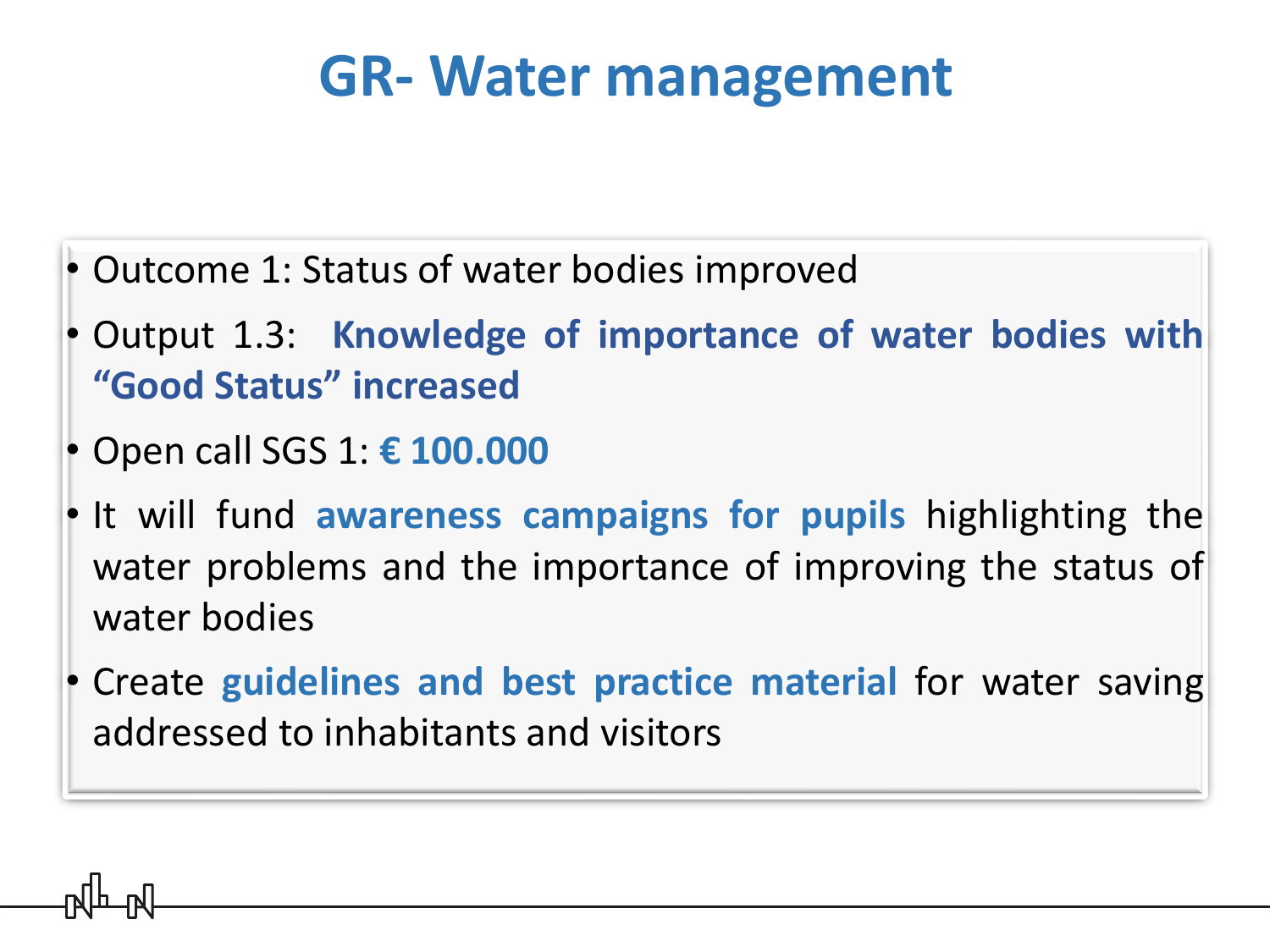Knowledge of importance of water bodies with "Good Status" increased

• Οpen call 03 will be published soon

| <b>Indicative action schedule</b> |  |  |  |
|-----------------------------------|--|--|--|
| <b>ACTIONS</b>                    |  |  |  |
| Publication of the open call      |  |  |  |
| <b>Evaluation procedure</b>       |  |  |  |
| <b>Contract Signed</b>            |  |  |  |
| Implementation                    |  |  |  |
|                                   |  |  |  |